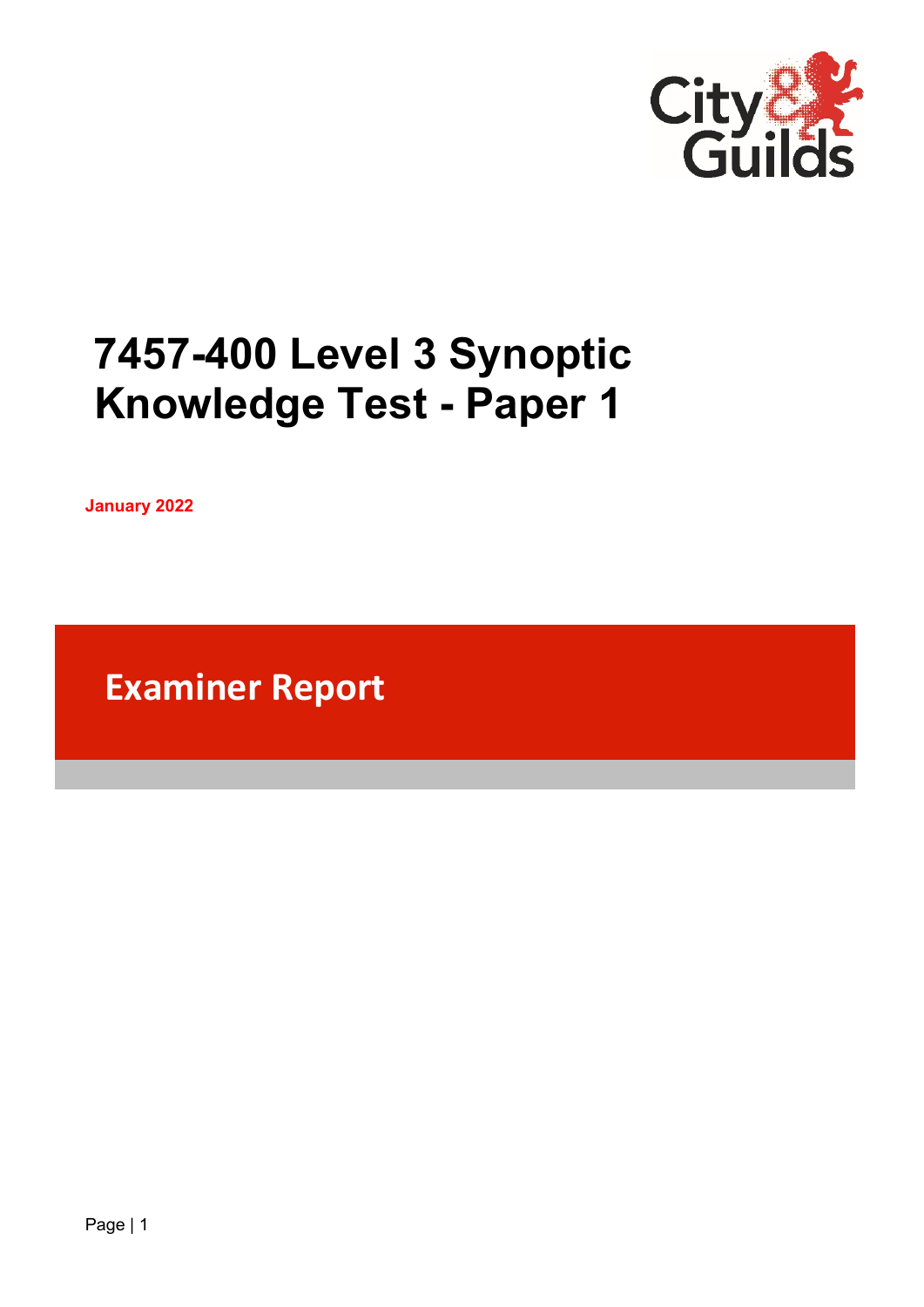# **Contents**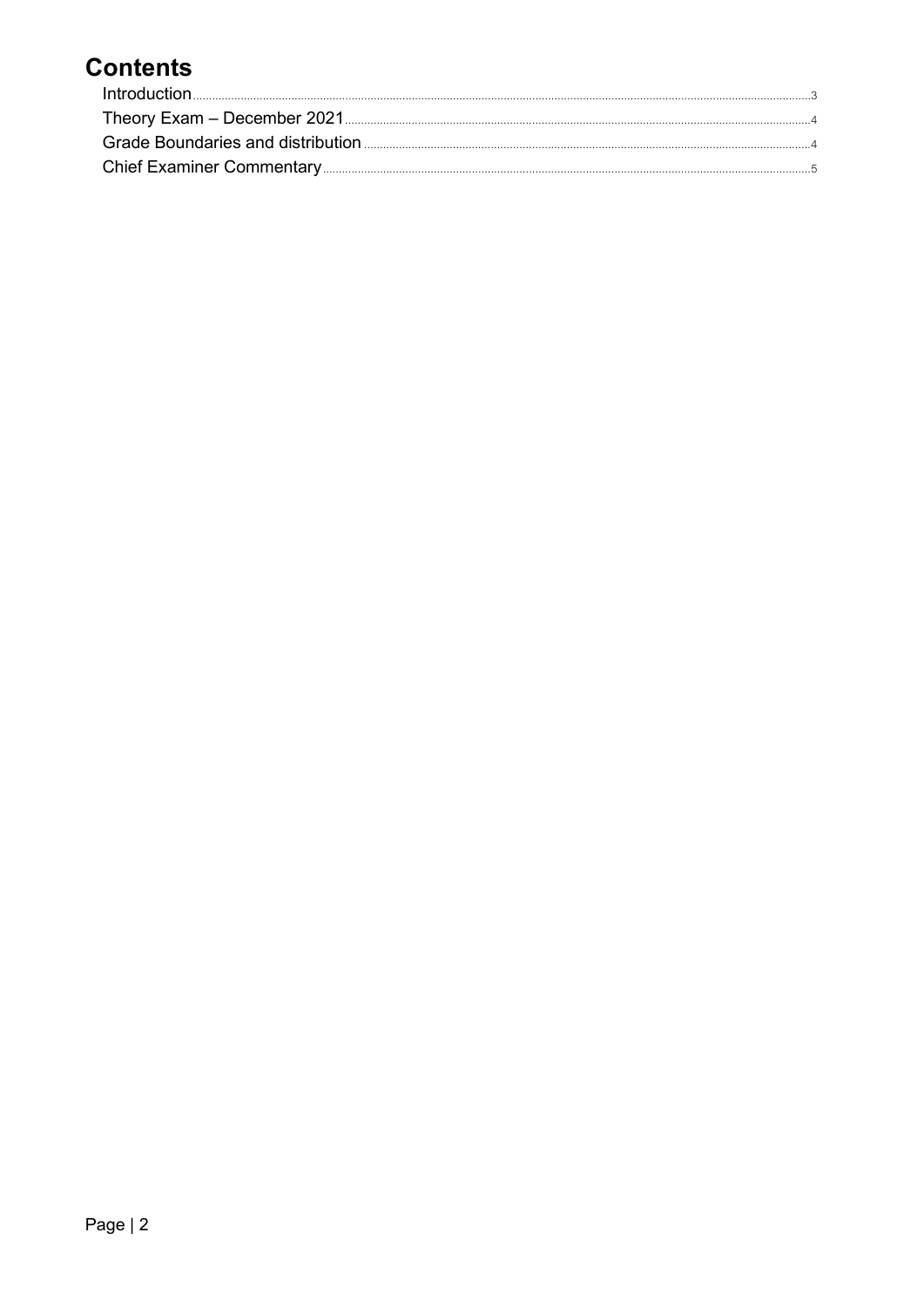### <span id="page-2-0"></span>**Introduction**

This document has been prepared by the Chief Examiner, it is designed to be used as a feedback tool for centres to use in order to enhance teaching and preparation for assessment. It is advised that this document be referred to when preparing to teach and then again when candidates are preparing to sit examinations.

This report provides general commentary on candidate performance and highlights common themes in relation to the technical aspects explored within the assessment, giving areas of strengths and weakness demonstrated by the cohort of candidates who sat the **December 2021** examination series. It will explain aspects which caused difficulty and potentially why the difficulties arose, whether it was caused by a lack of knowledge, incorrect examination technique or responses that failed to demonstrate the required depth of understanding.

The document provides commentary on the following assessment; **7457-400 Level 3 Synoptic Knowledge Test – Paper 1**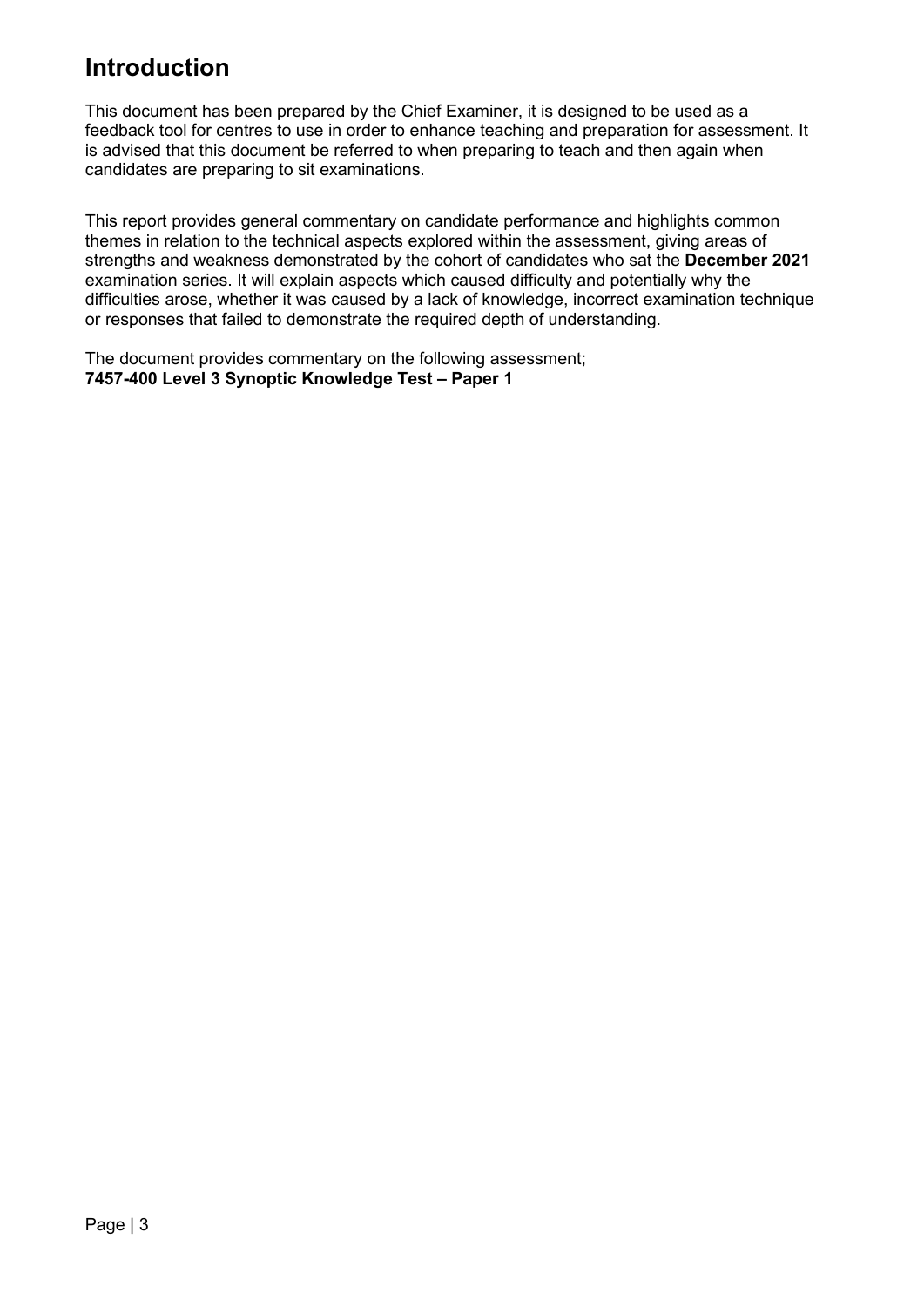# <span id="page-3-0"></span>**Theory Exam – December 2021**

## <span id="page-3-1"></span>**Grade Boundaries and distribution**

Assessment: **7457-400** Series: **December 2021**

The table below identifies the final grade boundaries for this assessment, as agreed by the awarding panel and the pass rate for this series:

| Total marks available | 60  |
|-----------------------|-----|
| Pass mark             | 32  |
| Pass rate             | 70% |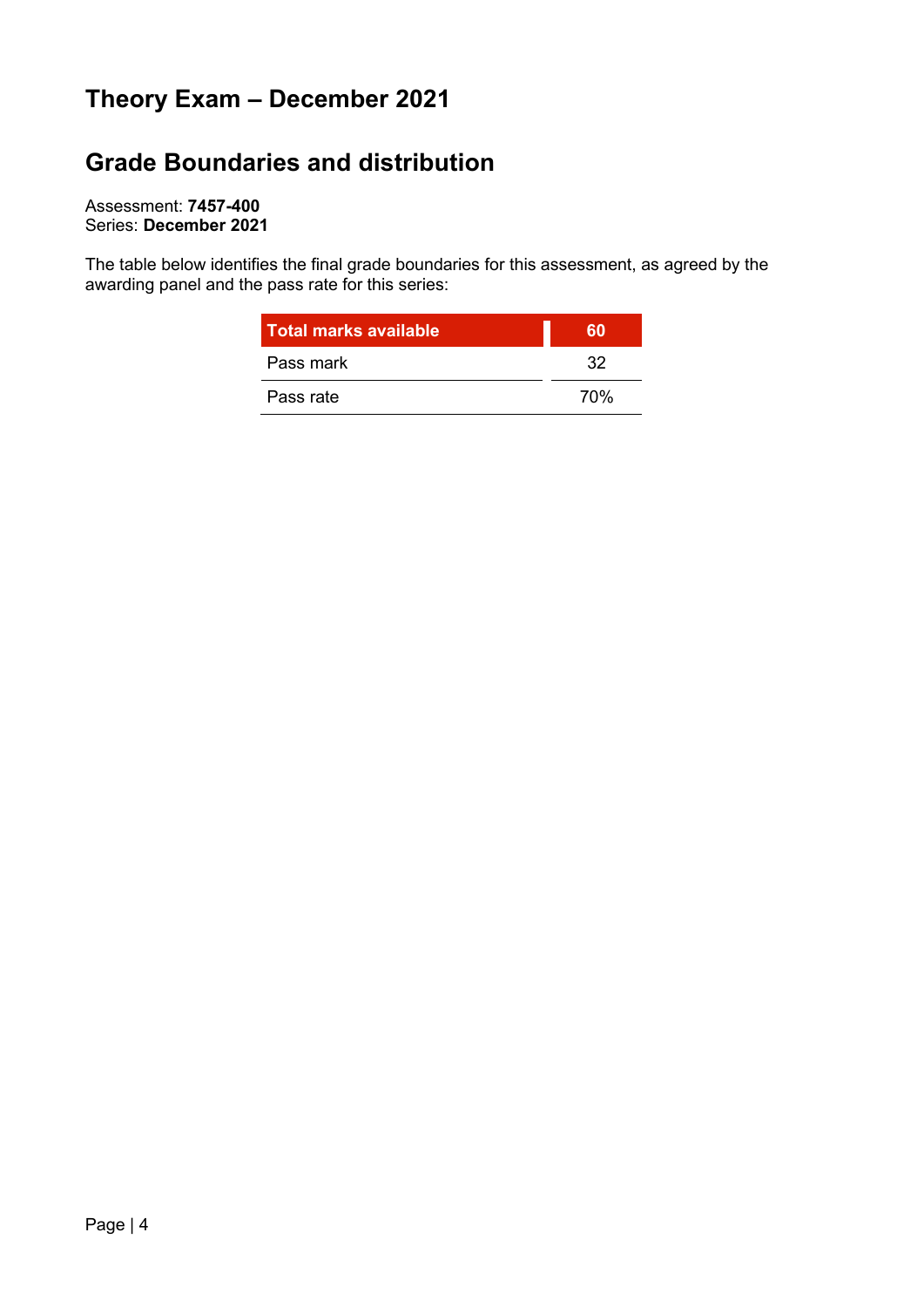### <span id="page-4-0"></span>**Chief Examiner Commentary**

#### **General Comments on Candidate Performance**

#### **Assessment component: 7457-400**

#### **Series: December 2021**

The examination paper covered a good range of learning outcomes over the whole qualification and was similar to the September exam in terms of level. There was a balance of topics, and the questions allowed the candidates to demonstrate their knowledge and understanding.

**Unit 360:** This unit focuses on the operational requirements of a veterinary practice. Strengths of this unit were around the characteristics required as a professional. Candidates did not perform as well on a question based around manual handling regulations and legal obligations.

**Unit 362:** This unit focuses on professional relationships and communication within a veterinary practice. The strength for this unit was knowledge of factors affecting customer service. However, half of the candidates did not expand on this in more detail.

**Unit 363:** This unit focuses on various animal welfare, health and husbandry topics. The strength of this unit was identification of the role of a welfare organisation and diagnostic tests carried out in veterinary practice. Areas where less knowledge was demonstrated centred around intrapartum care, and the reasons for carrying out diagnostic tests.

**Unit 364:** This unit focuses on infection control within a veterinary environment. Strengths were that candidates did have knowledge and understanding of isolation protocols, and the importance of a personal hygiene regime. Most candidates did not access the full marks on a question around the role in an infection control audit.

**Unit 366:** This unit focuses on the supporting the supply of veterinary medicines. 70% of candidates correctly calculated quantity of tablets to dispense. Candidates did not perform as well on a question around the actions of certain drugs and the legalities of prescribing POM-V medicines, but there was demonstration of some working knowledge of these areas.

**Unit 370:** This unit focuses on understanding the essentials of veterinary nursing care for hospitalised animals. Strengths were around small animal accommodation. The weaker area of the unit was preparing to take a blood pressure. Candidates demonstrated working knowledge of the subject, but not always the depth required to access the higher marks in this outcome.

#### **Extended Response Question**

The Extended Response Question (ERQ) provided an opportunity for candidates of every level to present their knowledge and understanding. Overall, the cohort performed less well on this question compared with the previous papers. Only 20% of candidates accessed the band 3 marks available on this question. They would have benefited from planning their responses first, as some responses lacked structure and depth. All candidates lost marks by not providing enough detail and considerations when dealing with the stated patient (rabbit). Candidates who accessed marks within the lower band mainly recalled basic facts and lacked detail to show depth and breadth of knowledge. The higher achieving candidates demonstrated a greater depth of understanding in the subject and were able to access the middle band by relating their answers to the question, however there were still areas for further explanations & demonstration of knowledge, especially when looking at the assessment of the species in question.